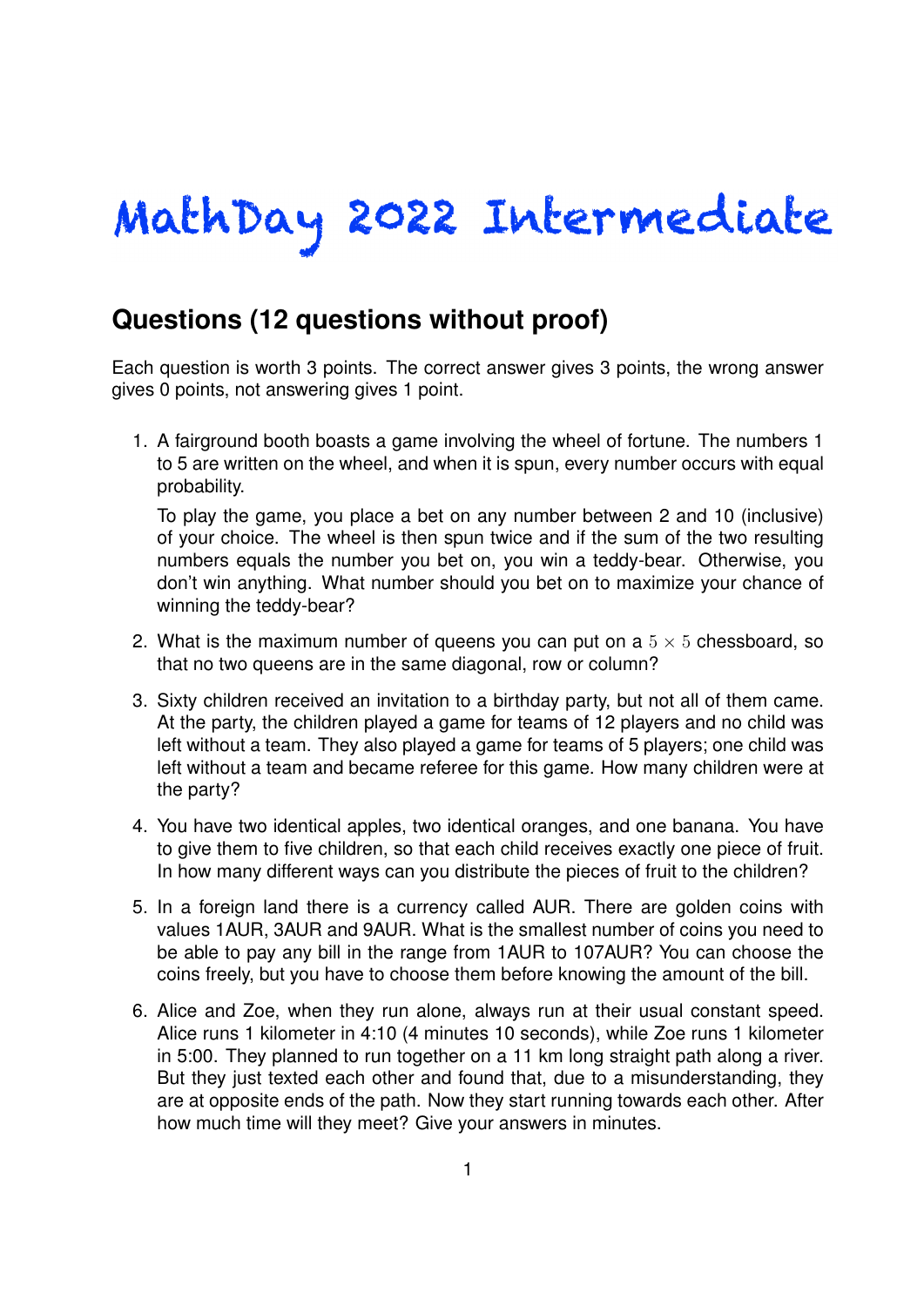7. You arrive on an island that is inhabited by 7 dwarves. A dwarf can either be a truth-teller or a liar. The truth-tellers always speak the truth and the liars always lie. All dwarves queue in a straight line to greet you. They all look into your direction. The first dwarf in the line says: "All dwarves behind me are liars."

All other dwarves say: "The dwarf right in front of me is a liar." How many dwarves are liars?

8. You are in a video call with some friends who are native speakers of the Combish language. You only remember four different words in this language: Xix, Yiy, Ziz, Wiw. Exactly one of them is extremely funny. You know that if you send some of these words to any of your friends, then that friend will start laughing immediately if and only if the funny word is among the words you chose.

You can write exactly one message with some Combish words to each of your friends in the call. You can choose how many words and which words to write. You can send different individual messages, but all messages are sent at the same time. You are then able to check in the video call who is laughing. What is the minimum number of friends that you need in the call so that you are able to determine without doubt the funny word by using the above method?

- 9. Amy and Ben play the Candy Game. At the beginning of the game, there are 10 candies. Amy and Ben take turns making moves. A move consists of removing either 2 or 3 candies. The first player that cannot make a move (because there are less than 2 candies left) looses. Amy makes the first move. If both Amy and Ben aim to win and play according to the best possible strategy, who wins the game? Answer 1 for Amy and 2 for Ben.
- 10. A very modern museum of very modern art has two floors, one on top of the other. Each floor consists of four corridors connected in the form of a square; it is possible to go from each corridor to the two neighbouring ones on the same floor; at the end of each corridor there is a staircase connecting vertically the two floors; the only entrance is also the only exit and it is located at one corner on the ground floor. You want to walk along each corridor exactly once (the direction doesn't matter to you). You can walk along different tours, according to the order in which you visit the corridors. How many different tours are there, assuming that you use the stairs exactly twice?
- 11. You have a coin that when being thrown comes up heads more often than tails. You and a friend play the following game: You toss the coin twice. If the result is twice the same, you win. If the results of the tosses are different, your friend wins. Who is more likely to win? Answer 1 if you have a higher probability to win, answer 2 if your friend has a higher probability to win, answer 3 if you and your friend have the same probability to win.